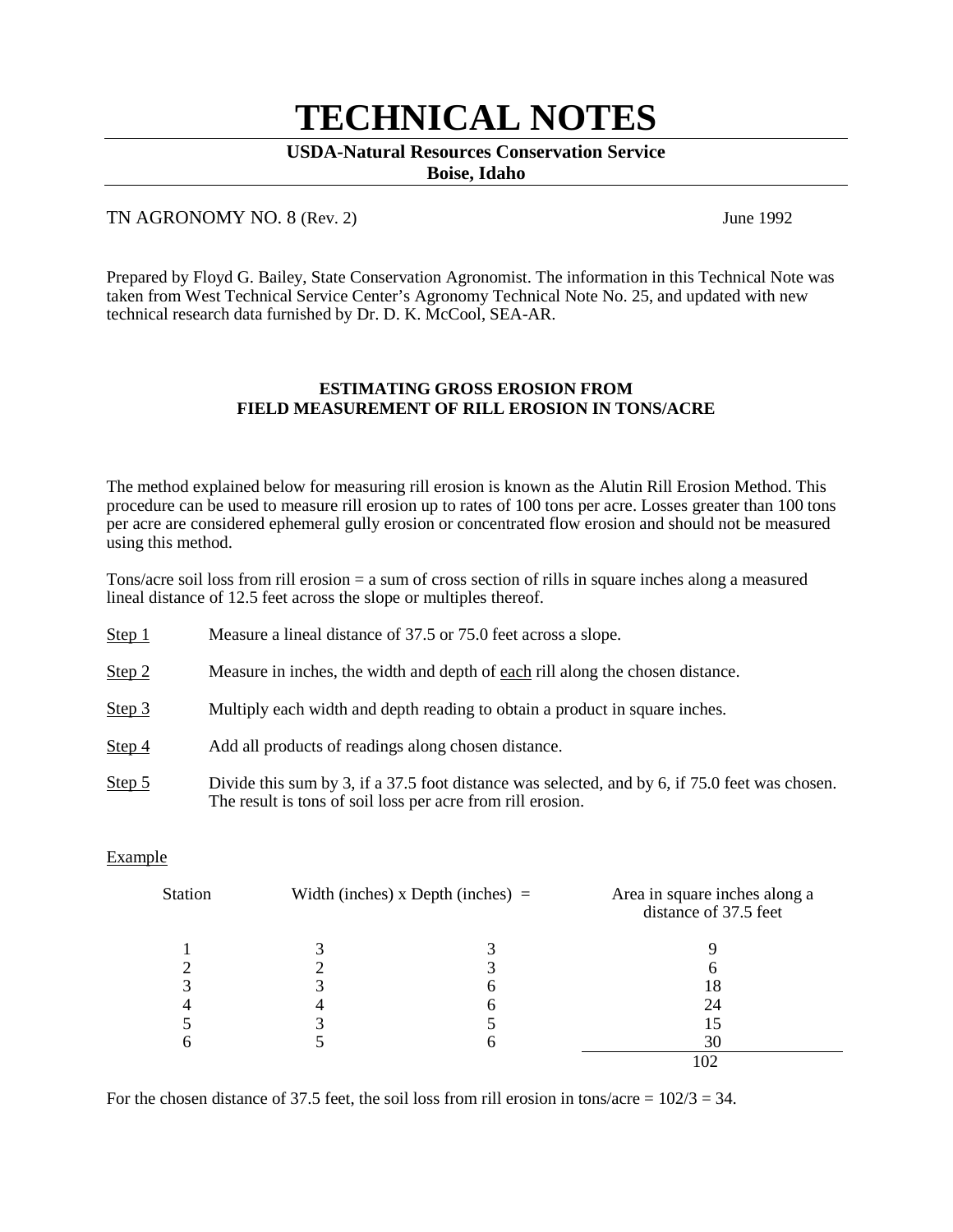# FIELD MEASUREMENT OF RILL EROSION IN TONS/ACRE (Alutin Method)

| Cooperator's Name   |               |               |                  |                     | $\frac{1}{2}$ |               |                  |  |
|---------------------|---------------|---------------|------------------|---------------------|---------------|---------------|------------------|--|
|                     |               |               |                  |                     |               |               |                  |  |
| Transect<br>Station | Rill<br>Width | Rill<br>Depth | Square<br>Inches | Transect<br>Station | Rill<br>Width | Rill<br>Depth | Square<br>Inches |  |
|                     |               |               |                  |                     |               |               |                  |  |
|                     |               |               |                  |                     |               |               |                  |  |
|                     |               |               |                  |                     |               |               |                  |  |
|                     |               |               |                  |                     |               |               |                  |  |
|                     |               |               |                  |                     |               |               |                  |  |
|                     |               |               |                  |                     |               |               |                  |  |
|                     |               |               |                  |                     |               |               |                  |  |
|                     |               |               |                  |                     |               |               |                  |  |
|                     |               |               |                  |                     |               |               |                  |  |
|                     |               |               |                  |                     |               |               |                  |  |

Soil Loss Total Tons \_\_\_\_\_\_\_\_\_\_\_\_\_\_\_ Soil Loss Total Tons \_\_\_\_\_\_\_\_\_\_\_\_\_\_\_

Total Square Inches \_\_\_\_\_\_\_\_\_\_\_\_\_\_\_\_ Total Square Inches \_\_\_\_\_\_\_\_\_\_\_\_\_\_\_\_